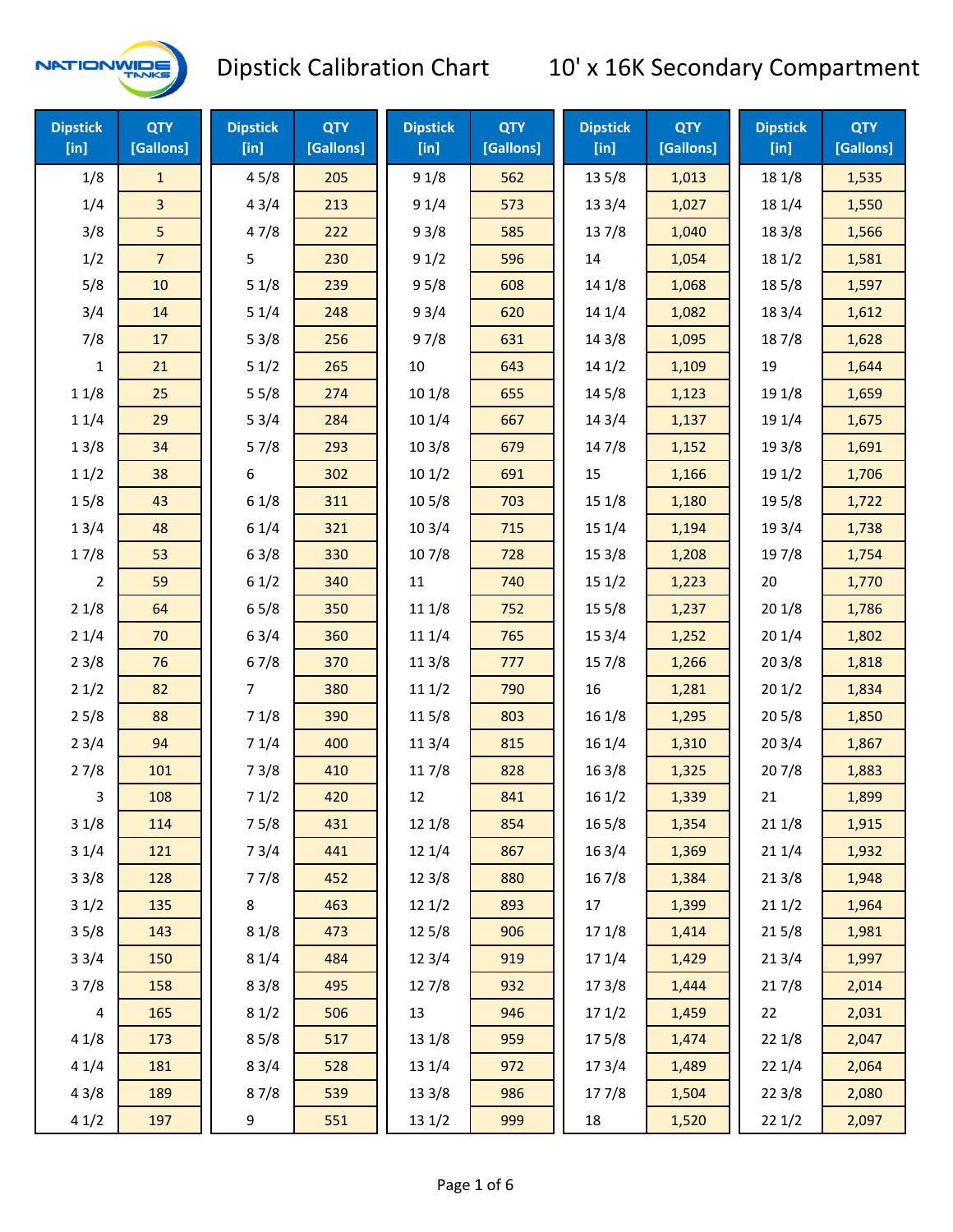

| <b>Dipstick</b><br>$[$ in] | <b>QTY</b><br>[Gallons] | <b>Dipstick</b><br>$[$ in] | <b>QTY</b><br>[Gallons] | <b>Dipstick</b><br>$[$ in] | <b>QTY</b><br>[Gallons] | <b>Dipstick</b><br>$[$ in] | <b>QTY</b><br>[Gallons] | <b>Dipstick</b><br>$[$ in] | <b>QTY</b><br>[Gallons] |
|----------------------------|-------------------------|----------------------------|-------------------------|----------------------------|-------------------------|----------------------------|-------------------------|----------------------------|-------------------------|
| 225/8                      | 2,114                   | 271/8                      | 2,739                   | 315/8                      | 3,402                   | 36 1/8                     | 4,096                   | 40 5/8                     | 4,816                   |
| 223/4                      | 2,131                   | 271/4                      | 2,757                   | 31 3/4                     | 3,421                   | 36 1/4                     | 4,116                   | 403/4                      | 4,836                   |
| 227/8                      | 2,147                   | 273/8                      | 2,775                   | 317/8                      | 3,440                   | 363/8                      | 4,136                   | 407/8                      | 4,856                   |
| 23                         | 2,164                   | 271/2                      | 2,793                   | 32                         | 3,459                   | 361/2                      | 4,155                   | 41                         | 4,877                   |
| 231/8                      | 2,181                   | 275/8                      | 2,811                   | 32 1/8                     | 3,478                   | 365/8                      | 4,175                   | 41 1/8                     | 4,897                   |
| 231/4                      | 2,198                   | 273/4                      | 2,829                   | 32 1/4                     | 3,497                   | 363/4                      | 4,195                   | 41 1/4                     | 4,917                   |
| 233/8                      | 2,215                   | 277/8                      | 2,847                   | 32 3/8                     | 3,516                   | 367/8                      | 4,215                   | 41 3/8                     | 4,938                   |
| 231/2                      | 2,232                   | 28                         | 2,865                   | 321/2                      | 3,535                   | 37                         | 4,234                   | 411/2                      | 4,958                   |
| 235/8                      | 2,249                   | 28 1/8                     | 2,883                   | 32 5/8                     | 3,554                   | 37 1/8                     | 4,254                   | 41 5/8                     | 4,978                   |
| 233/4                      | 2,266                   | 28 1/4                     | 2,901                   | 32 3/4                     | 3,573                   | 37 1/4                     | 4,274                   | 41 3/4                     | 4,999                   |
| 237/8                      | 2,283                   | 28 3/8                     | 2,920                   | 327/8                      | 3,592                   | 373/8                      | 4,294                   | 417/8                      | 5,019                   |
| 24                         | 2,300                   | 281/2                      | 2,938                   | 33                         | 3,611                   | 371/2                      | 4,314                   | 42                         | 5,040                   |
| 24 1/8                     | 2,318                   | 28 5/8                     | 2,956                   | 33 1/8                     | 3,630                   | 375/8                      | 4,334                   | 42 1/8                     | 5,060                   |
| 241/4                      | 2,335                   | 28 3/4                     | 2,974                   | 33 1/4                     | 3,649                   | 373/4                      | 4,353                   | 42 1/4                     | 5,081                   |
| 243/8                      | 2,352                   | 287/8                      | 2,993                   | 33 3/8                     | 3,669                   | 377/8                      | 4,373                   | 42 3/8                     | 5,101                   |
| 241/2                      | 2,369                   | 29                         | 3,011                   | 33 1/2                     | 3,688                   | 38                         | 4,393                   | 421/2                      | 5,121                   |
| 245/8                      | 2,387                   | 29 1/8                     | 3,029                   | 33 5/8                     | 3,707                   | 38 1/8                     | 4,413                   | 42 5/8                     | 5,142                   |
| 243/4                      | 2,404                   | 29 1/4                     | 3,048                   | 33 3/4                     | 3,726                   | 38 1/4                     | 4,433                   | 42 3/4                     | 5,162                   |
| 24 7/8                     | 2,421                   | 29 3/8                     | 3,066                   | 337/8                      | 3,746                   | 38 3/8                     | 4,453                   | 42 7/8                     | 5,183                   |
| 25                         | 2,439                   | 29 1/2                     | 3,085                   | 34                         | 3,765                   | 38 1/2                     | 4,473                   | 43                         | 5,204                   |
| 251/8                      | 2,456                   | 29 5/8                     | 3,103                   | 34 1/8                     | 3,784                   | 38 5/8                     | 4,493                   | 43 1/8                     | 5,224                   |
| 251/4                      | 2,473                   | 29 3/4                     | 3,122                   | 34 1/4                     | 3,804                   | 38 3/4                     | 4,513                   | 43 1/4                     | 5,245                   |
| 253/8                      | 2,491                   | 297/8                      | 3,140                   | 34 3/8                     | 3,823                   | 387/8                      | 4,533                   | 43 3/8                     | 5,265                   |
| 251/2                      | 2,508                   | 30                         | 3,159                   | 34 1/2                     | 3,842                   | 39                         | 4,553                   | 43 1/2                     | 5,286                   |
| 255/8                      | 2,526                   | 30 1/8                     | 3,177                   | 34 5/8                     | 3,862                   | 39 1/8                     | 4,573                   | 43 5/8                     | 5,306                   |
| 253/4                      | 2,544                   | 30 1/4                     | 3,196                   | 34 3/4                     | 3,881                   | 39 1/4                     | 4,593                   | 43 3/4                     | 5,327                   |
| 257/8                      | 2,561                   | 303/8                      | 3,214                   | 347/8                      | 3,901                   | 39 3/8                     | 4,614                   | 437/8                      | 5,348                   |
| 26                         | 2,579                   | 301/2                      | 3,233                   | 35                         | 3,920                   | 39 1/2                     | 4,634                   | 44                         | 5,368                   |
| 26 1/8                     | 2,596                   | 305/8                      | 3,252                   | 35 1/8                     | 3,940                   | 39 5/8                     | 4,654                   | 44 1/8                     | 5,389                   |
| 261/4                      | 2,614                   | 30 3/4                     | 3,270                   | 35 1/4                     | 3,959                   | 39 3/4                     | 4,674                   | 44 1/4                     | 5,410                   |
| 26 3/8                     | 2,632                   | 307/8                      | 3,289                   | 35 3/8                     | 3,979                   | 39 7/8                     | 4,694                   | 44 3/8                     | 5,430                   |
| 261/2                      | 2,650                   | 31                         | 3,308                   | 35 1/2                     | 3,998                   | 40                         | 4,714                   | 44 1/2                     | 5,451                   |
| 265/8                      | 2,667                   | 31 1/8                     | 3,327                   | 35 5/8                     | 4,018                   | 40 1/8                     | 4,735                   | 44 5/8                     | 5,472                   |
| 263/4                      | 2,685                   | 31 1/4                     | 3,346                   | 35 3/4                     | 4,037                   | 40 1/4                     | 4,755                   | 44 3/4                     | 5,493                   |
| 267/8                      | 2,703                   | 31 3/8                     | 3,364                   | 357/8                      | 4,057                   | 40 3/8                     | 4,775                   | 447/8                      | 5,513                   |
| 27                         | 2,721                   | 31 1/2                     | 3,383                   | 36                         | 4,077                   | 40 1/2                     | 4,795                   | 45                         | 5,534                   |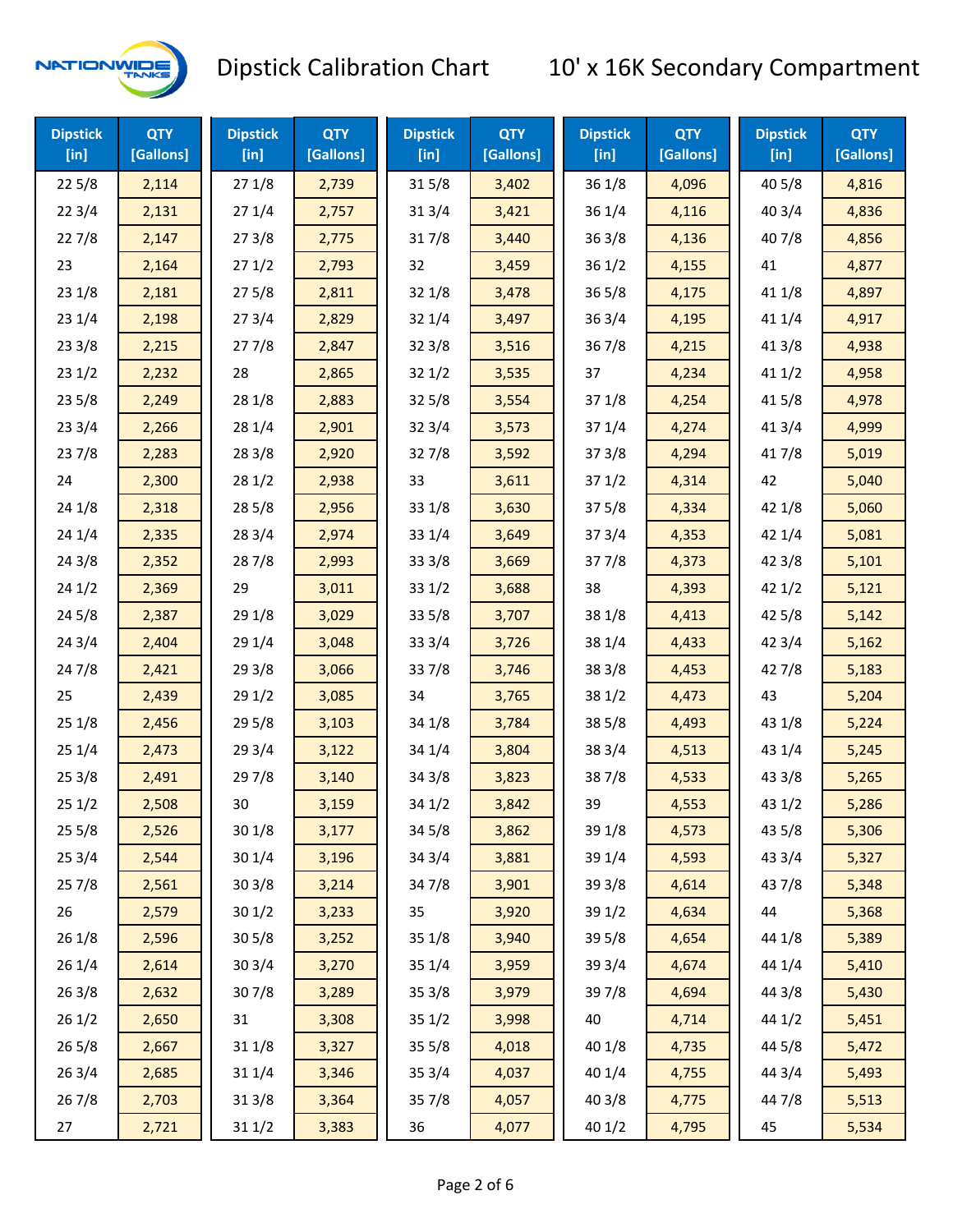

| <b>Dipstick</b><br>$[$ in] | <b>QTY</b><br>[Gallons] | <b>Dipstick</b><br>$[$ in] | <b>QTY</b><br>[Gallons] | <b>Dipstick</b><br>$[$ in] | <b>QTY</b><br>[Gallons] | <b>Dipstick</b><br>$[$ in] | <b>QTY</b><br>[Gallons] | <b>Dipstick</b><br>$[$ in] | <b>QTY</b><br>[Gallons] |
|----------------------------|-------------------------|----------------------------|-------------------------|----------------------------|-------------------------|----------------------------|-------------------------|----------------------------|-------------------------|
| 45 1/8                     | 5,555                   | 49 5/8                     | 6,309                   | 54 1/8                     | 7,073                   | 58 5/8                     | 7,843                   | 63 1/8                     | 8,614                   |
| 45 1/4                     | 5,576                   | 49 3/4                     | 6,330                   | 54 1/4                     | 7,094                   | 58 3/4                     | 7,864                   | 63 1/4                     | 8,635                   |
| 45 3/8                     | 5,596                   | 49 7/8                     | 6,351                   | 54 3/8                     | 7,116                   | 587/8                      | 7,886                   | 63 3/8                     | 8,657                   |
| 45 1/2                     | 5,617                   | 50                         | 6,372                   | 54 1/2                     | 7,137                   | 59                         | 7,907                   | 63 1/2                     | 8,678                   |
| 45 5/8                     | 5,638                   | 50 1/8                     | 6,393                   | 54 5/8                     | 7,158                   | 59 1/8                     | 7,928                   | 63 5/8                     | 8,699                   |
| 45 3/4                     | 5,659                   | 50 1/4                     | 6,414                   | 54 3/4                     | 7,180                   | 59 1/4                     | 7,950                   | 63 3/4                     | 8,721                   |
| 45 7/8                     | 5,680                   | 503/8                      | 6,435                   | 54 7/8                     | 7,201                   | 59 3/8                     | 7,971                   | 637/8                      | 8,742                   |
| 46                         | 5,700                   | 501/2                      | 6,457                   | 55                         | 7,222                   | 59 1/2                     | 7,993                   | 64                         | 8,764                   |
| 46 1/8                     | 5,721                   | 505/8                      | 6,478                   | 55 1/8                     | 7,244                   | 59 5/8                     | 8,014                   | 64 1/8                     | 8,785                   |
| 46 1/4                     | 5,742                   | 503/4                      | 6,499                   | 55 1/4                     | 7,265                   | 59 3/4                     | 8,036                   | 64 1/4                     | 8,806                   |
| 463/8                      | 5,763                   | 507/8                      | 6,520                   | 55 3/8                     | 7,286                   | 597/8                      | 8,057                   | 64 3/8                     | 8,828                   |
| 46 1/2                     | 5,784                   | 51                         | 6,541                   | 55 1/2                     | 7,308                   | 60                         | 8,078                   | 64 1/2                     | 8,849                   |
| 46 5/8                     | 5,805                   | 51 1/8                     | 6,563                   | 55 5/8                     | 7,329                   | 60 1/8                     | 8,100                   | 64 5/8                     | 8,870                   |
| 46 3/4                     | 5,826                   | 51 1/4                     | 6,584                   | 55 3/4                     | 7,350                   | 60 1/4                     | 8,121                   | 64 3/4                     | 8,892                   |
| 46 7/8                     | 5,846                   | 51 3/8                     | 6,605                   | 55 7/8                     | 7,372                   | 60 3/8                     | 8,143                   | 64 7/8                     | 8,913                   |
| 47                         | 5,867                   | 511/2                      | 6,626                   | 56                         | 7,393                   | 601/2                      | 8,164                   | 65                         | 8,935                   |
| 47 1/8                     | 5,888                   | 515/8                      | 6,647                   | 56 1/8                     | 7,415                   | 60 5/8                     | 8,186                   | 65 1/8                     | 8,956                   |
| 47 1/4                     | 5,909                   | 51 3/4                     | 6,669                   | 56 1/4                     | 7,436                   | 60 3/4                     | 8,207                   | 65 1/4                     | 8,977                   |
| 47 3/8                     | 5,930                   | 517/8                      | 6,690                   | 56 3/8                     | 7,457                   | 607/8                      | 8,228                   | 65 3/8                     | 8,999                   |
| 471/2                      | 5,951                   | 52                         | 6,711                   | 56 1/2                     | 7,479                   | 61                         | 8,250                   | 65 1/2                     | 9,020                   |
| 475/8                      | 5,972                   | 52 1/8                     | 6,732                   | 56 5/8                     | 7,500                   | 61 1/8                     | 8,271                   | 65 5/8                     | 9,041                   |
| 47 3/4                     | 5,993                   | 52 1/4                     | 6,754                   | 56 3/4                     | 7,522                   | 61 1/4                     | 8,293                   | 65 3/4                     | 9,063                   |
| 47 7/8                     | 6,014                   | 52 3/8                     | 6,775                   | 567/8                      | 7,543                   | 61 3/8                     | 8,314                   | 65 7/8                     | 9,084                   |
| 48                         | 6,035                   | 521/2                      | 6,796                   | 57                         | 7,564                   | 61 1/2                     | 8,335                   | 66                         | 9,105                   |
| 48 1/8                     | 6,056                   | 52 5/8                     | 6,817                   | 57 1/8                     | 7,586                   | 615/8                      | 8,357                   | 66 1/8                     | 9,127                   |
| 48 1/4                     | 6,077                   | 52 3/4                     | 6,839                   | 57 1/4                     | 7,607                   | 61 3/4                     | 8,378                   | 66 1/4                     | 9,148                   |
| 48 3/8                     | 6,098                   | 527/8                      | 6,860                   | 57 3/8                     | 7,629                   | 617/8                      | 8,400                   | 66 3/8                     | 9,169                   |
| 48 1/2                     | 6,119                   | 53                         | 6,881                   | 57 1/2                     | 7,650                   | 62                         | 8,421                   | 66 1/2                     | 9,190                   |
| 48 5/8                     | 6,140                   | 53 1/8                     | 6,902                   | 57 5/8                     | 7,671                   | 62 1/8                     | 8,443                   | 66 5/8                     | 9,212                   |
| 48 3/4                     | 6,161                   | 53 1/4                     | 6,924                   | 573/4                      | 7,693                   | 62 1/4                     | 8,464                   | 66 3/4                     | 9,233                   |
| 487/8                      | 6,182                   | 53 3/8                     | 6,945                   | 577/8                      | 7,714                   | 62 3/8                     | 8,485                   | 667/8                      | 9,254                   |
| 49                         | 6,203                   | 53 1/2                     | 6,966                   | 58                         | 7,736                   | 621/2                      | 8,507                   | 67                         | 9,276                   |
| 49 1/8                     | 6,224                   | 53 5/8                     | 6,988                   | 58 1/8                     | 7,757                   | 62 5/8                     | 8,528                   | 671/8                      | 9,297                   |
| 49 1/4                     | 6,245                   | 53 3/4                     | 7,009                   | 58 1/4                     | 7,778                   | 62 3/4                     | 8,550                   | 67 1/4                     | 9,318                   |
| 49 3/8                     | 6,267                   | 537/8                      | 7,030                   | 58 3/8                     | 7,800                   | 627/8                      | 8,571                   | 673/8                      | 9,339                   |
| 49 1/2                     | 6,288                   | 54                         | 7,052                   | 58 1/2                     | 7,821                   | 63                         | 8,592                   | 67 1/2                     | 9,361                   |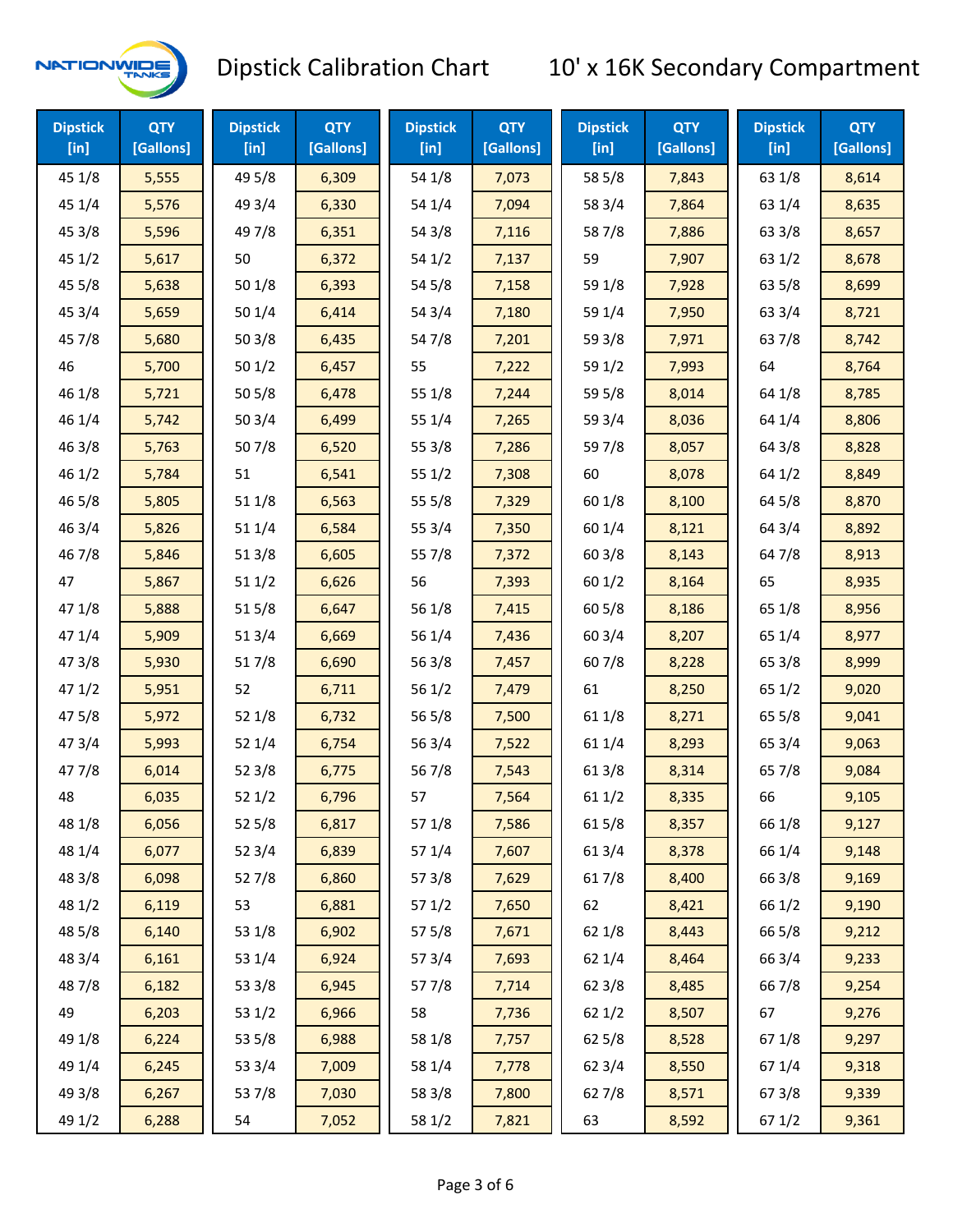

| <b>Dipstick</b><br>[in] | <b>QTY</b><br>[Gallons] | <b>Dipstick</b><br>$[$ in] | <b>QTY</b><br>[Gallons] | <b>Dipstick</b><br>$[$ in] | <b>QTY</b><br>[Gallons] | <b>Dipstick</b><br>$[$ in] | <b>QTY</b><br>[Gallons] | <b>Dipstick</b><br>$[$ in] | <b>QTY</b><br>[Gallons] |
|-------------------------|-------------------------|----------------------------|-------------------------|----------------------------|-------------------------|----------------------------|-------------------------|----------------------------|-------------------------|
| 67 5/8                  | 9,382                   | 72 1/8                     | 10,143                  | 765/8                      | 10,891                  | 81 1/8                     | 11,624                  | 85 5/8                     | 12,334                  |
| 673/4                   | 9,403                   | 72 1/4                     | 10,164                  | 763/4                      | 10,912                  | 81 1/4                     | 11,644                  | 85 3/4                     | 12,353                  |
| 677/8                   | 9,424                   | 72 3/8                     | 10,185                  | 767/8                      | 10,933                  | 81 3/8                     | 11,664                  | 857/8                      | 12,372                  |
| 68                      | 9,446                   | 72 1/2                     | 10,206                  | 77                         | 10,953                  | 81 1/2                     | 11,684                  | 86                         | 12,392                  |
| 68 1/8                  | 9,467                   | 725/8                      | 10,227                  | 77 1/8                     | 10,974                  | 815/8                      | 11,704                  | 86 1/8                     | 12,411                  |
| 68 1/4                  | 9,488                   | 72 3/4                     | 10,248                  | 77 1/4                     | 10,994                  | 813/4                      | 11,724                  | 86 1/4                     | 12,430                  |
| 68 3/8                  | 9,509                   | 727/8                      | 10,268                  | 77 3/8                     | 11,015                  | 817/8                      | 11,744                  | 86 3/8                     | 12,450                  |
| 68 1/2                  | 9,531                   | 73                         | 10,289                  | 771/2                      | 11,035                  | 82                         | 11,764                  | 86 1/2                     | 12,469                  |
| 68 5/8                  | 9,552                   | 73 1/8                     | 10,310                  | 775/8                      | 11,056                  | 82 1/8                     | 11,783                  | 86 5/8                     | 12,488                  |
| 68 3/4                  | 9,573                   | 73 1/4                     | 10,331                  | 773/4                      | 11,076                  | 82 1/4                     | 11,803                  | 86 3/4                     | 12,507                  |
| 687/8                   | 9,594                   | 73 3/8                     | 10,352                  | 777/8                      | 11,097                  | 82 3/8                     | 11,823                  | 867/8                      | 12,526                  |
| 69                      | 9,615                   | 73 1/2                     | 10,373                  | 78                         | 11,117                  | 821/2                      | 11,843                  | 87                         | 12,546                  |
| 69 1/8                  | 9,637                   | 73 5/8                     | 10,394                  | 78 1/8                     | 11,138                  | 825/8                      | 11,863                  | 871/8                      | 12,565                  |
| 69 1/4                  | 9,658                   | 73 3/4                     | 10,415                  | 78 1/4                     | 11,158                  | 82 3/4                     | 11,883                  | 87 1/4                     | 12,584                  |
| 69 3/8                  | 9,679                   | 737/8                      | 10,436                  | 78 3/8                     | 11,178                  | 827/8                      | 11,903                  | 87 3/8                     | 12,603                  |
| 69 1/2                  | 9,700                   | 74                         | 10,456                  | 78 1/2                     | 11,199                  | 83                         | 11,922                  | 871/2                      | 12,622                  |
| 69 5/8                  | 9,721                   | 74 1/8                     | 10,477                  | 78 5/8                     | 11,219                  | 83 1/8                     | 11,942                  | 875/8                      | 12,641                  |
| 69 3/4                  | 9,742                   | 74 1/4                     | 10,498                  | 78 3/4                     | 11,240                  | 83 1/4                     | 11,962                  | 87 3/4                     | 12,660                  |
| 69 7/8                  | 9,764                   | 74 3/8                     | 10,519                  | 787/8                      | 11,260                  | 83 3/8                     | 11,982                  | 877/8                      | 12,679                  |
| 70                      | 9,785                   | 74 1/2                     | 10,540                  | 79                         | 11,280                  | 83 1/2                     | 12,001                  | 88                         | 12,698                  |
| 70 1/8                  | 9,806                   | 74 5/8                     | 10,560                  | 79 1/8                     | 11,301                  | 83 5/8                     | 12,021                  | 88 1/8                     | 12,717                  |
| 70 1/4                  | 9,827                   | 74 3/4                     | 10,581                  | 79 1/4                     | 11,321                  | 83 3/4                     | 12,041                  | 88 1/4                     | 12,736                  |
| 70 3/8                  | 9,848                   | 747/8                      | 10,602                  | 79 3/8                     | 11,341                  | 837/8                      | 12,061                  | 88 3/8                     | 12,755                  |
| 70 1/2                  | 9,869                   | 75                         | 10,623                  | 79 1/2                     | 11,361                  | 84                         | 12,080                  | 88 1/2                     | 12,774                  |
| 70 5/8                  | 9,890                   | 75 1/8                     | 10,644                  | 79 5/8                     | 11,382                  | 84 1/8                     | 12,100                  | 88 5/8                     | 12,792                  |
| 70 3/4                  | 9,911                   | 75 1/4                     | 10,664                  | 79 3/4                     | 11,402                  | 84 1/4                     | 12,119                  | 88 3/4                     | 12,811                  |
| 70 7/8                  | 9,932                   | 75 3/8                     | 10,685                  | 79 7/8                     | 11,422                  | 84 3/8                     | 12,139                  | 887/8                      | 12,830                  |
| 71                      | 9,953                   | 75 1/2                     | 10,706                  | 80                         | 11,442                  | 84 1/2                     | 12,159                  | 89                         | 12,849                  |
| 71 1/8                  | 9,975                   | 75 5/8                     | 10,726                  | 80 1/8                     | 11,463                  | 845/8                      | 12,178                  | 89 1/8                     | 12,868                  |
| 71 1/4                  | 9,996                   | 75 3/4                     | 10,747                  | 80 1/4                     | 11,483                  | 84 3/4                     | 12,198                  | 89 1/4                     | 12,886                  |
| 713/8                   | 10,017                  | 75 7/8                     | 10,768                  | 80 3/8                     | 11,503                  | 847/8                      | 12,217                  | 89 3/8                     | 12,905                  |
| 71 1/2                  | 10,038                  | 76                         | 10,788                  | 80 1/2                     | 11,523                  | 85                         | 12,237                  | 89 1/2                     | 12,924                  |
| 715/8                   | 10,059                  | 76 1/8                     | 10,809                  | 80 5/8                     | 11,543                  | 85 1/8                     | 12,256                  | 89 5/8                     | 12,942                  |
| 713/4                   | 10,080                  | 76 1/4                     | 10,830                  | 80 3/4                     | 11,563                  | 85 1/4                     | 12,276                  | 89 3/4                     | 12,961                  |
| 717/8                   | 10,101                  | 763/8                      | 10,850                  | 807/8                      | 11,583                  | 85 3/8                     | 12,295                  | 897/8                      | 12,980                  |
| 72                      | 10,122                  | 76 1/2                     | 10,871                  | 81                         | 11,603                  | 85 1/2                     | 12,314                  | 90                         | 12,998                  |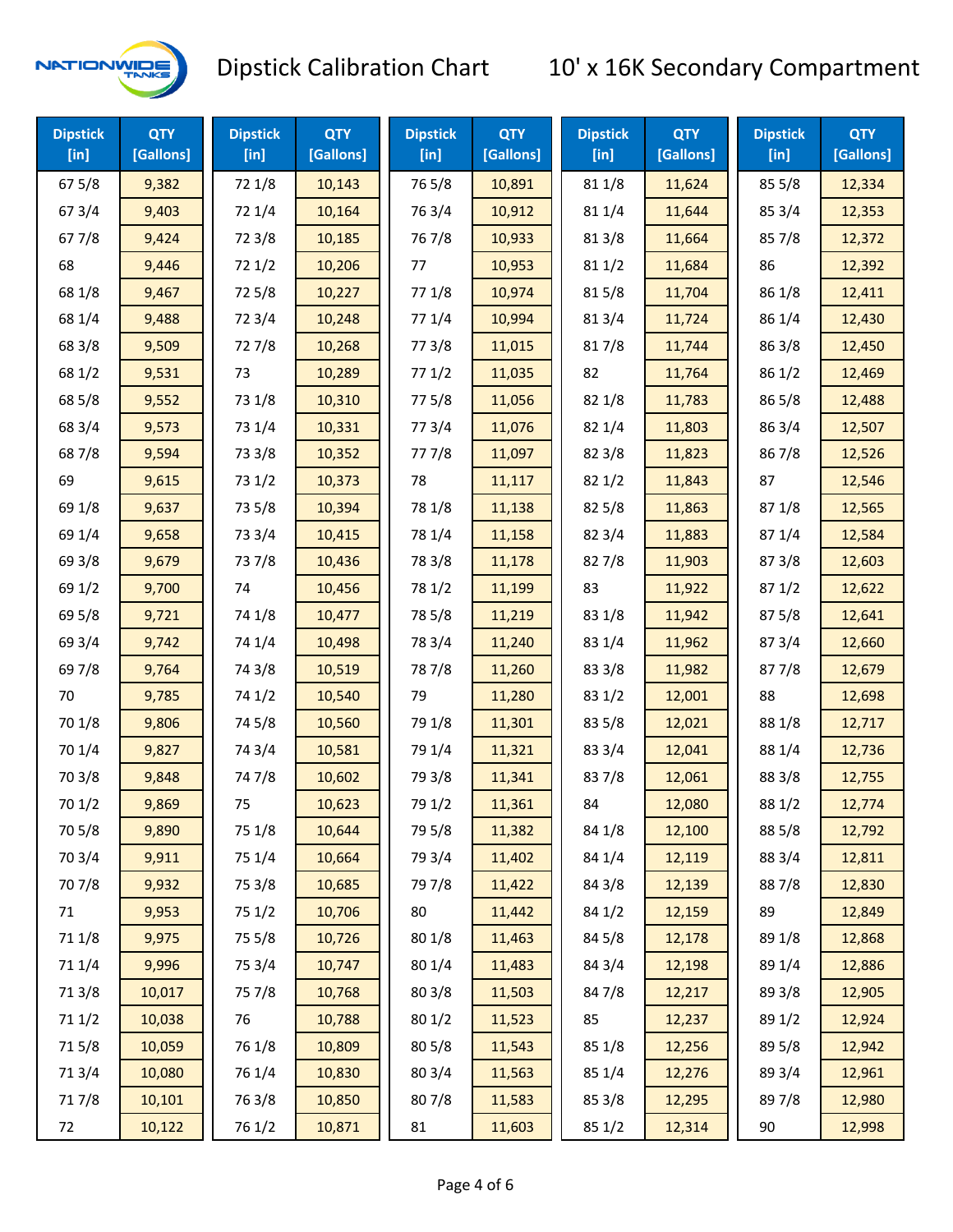

| <b>Dipstick</b><br>[ <sub>in</sub> ] | <b>QTY</b><br>[Gallons] | <b>Dipstick</b><br>[in] | <b>QTY</b><br>[Gallons] | <b>Dipstick</b><br>$[$ in] | <b>QTY</b><br>[Gallons] | <b>Dipstick</b><br>$[$ in] | <b>QTY</b><br>[Gallons] | <b>Dipstick</b><br>$[$ in] | <b>QTY</b><br>[Gallons] |
|--------------------------------------|-------------------------|-------------------------|-------------------------|----------------------------|-------------------------|----------------------------|-------------------------|----------------------------|-------------------------|
| 90 1/8                               | 13,017                  | 94 5/8                  | 13,666                  | 99 1/8                     | 14,274                  | 103 5/8                    | 14,832                  | 108 1/8                    | 15,329                  |
| 90 1/4                               | 13,035                  | 94 3/4                  | 13,683                  | 99 1/4                     | 14,290                  | 103 3/4                    | 14,847                  | 108 1/4                    | 15,341                  |
| 903/8                                | 13,054                  | 947/8                   | 13,701                  | 99 3/8                     | 14,306                  | 103 7/8                    | 14,862                  | 108 3/8                    | 15,354                  |
| 901/2                                | 13,072                  | 95                      | 13,718                  | 99 1/2                     | 14,323                  | 104                        | 14,876                  | 108 1/2                    | 15,367                  |
| 905/8                                | 13,091                  | 95 1/8                  | 13,736                  | 99 5/8                     | 14,339                  | 104 1/8                    | 14,891                  | 108 5/8                    | 15,379                  |
| 90 3/4                               | 13,109                  | 95 1/4                  | 13,753                  | 99 3/4                     | 14,355                  | 104 1/4                    | 14,905                  | 108 3/4                    | 15,392                  |
| 907/8                                | 13,127                  | 95 3/8                  | 13,770                  | 997/8                      | 14,371                  | 104 3/8                    | 14,920                  | 108 7/8                    | 15,404                  |
| 91                                   | 13,146                  | 95 1/2                  | 13,788                  | 100                        | 14,387                  | 1041/2                     | 14,934                  | 109                        | 15,417                  |
| 91 1/8                               | 13,164                  | 95 5/8                  | 13,805                  | 100 1/8                    | 14,403                  | 104 5/8                    | 14,948                  | 109 1/8                    | 15,429                  |
| 91 1/4                               | 13,182                  | 95 3/4                  | 13,822                  | 1001/4                     | 14,419                  | 104 3/4                    | 14,963                  | 109 1/4                    | 15,441                  |
| 913/8                                | 13,201                  | 957/8                   | 13,839                  | 100 3/8                    | 14,435                  | 104 7/8                    | 14,977                  | 109 3/8                    | 15,454                  |
| 911/2                                | 13,219                  | 96                      | 13,856                  | 1001/2                     | 14,450                  | 105                        | 14,991                  | 109 1/2                    | 15,466                  |
| 915/8                                | 13,237                  | 96 1/8                  | 13,874                  | 100 5/8                    | 14,466                  | 105 1/8                    | 15,005                  | 109 5/8                    | 15,478                  |
| 913/4                                | 13,255                  | 96 1/4                  | 13,891                  | 100 3/4                    | 14,482                  | 105 1/4                    | 15,019                  | 109 3/4                    | 15,490                  |
| 917/8                                | 13,273                  | 96 3/8                  | 13,908                  | 100 7/8                    | 14,498                  | 105 3/8                    | 15,033                  | 109 7/8                    | 15,502                  |
| 92                                   | 13,292                  | 96 1/2                  | 13,925                  | 101                        | 14,513                  | 1051/2                     | 15,047                  | 110                        | 15,514                  |
| 92 1/8                               | 13,310                  | 96 5/8                  | 13,942                  | 101 1/8                    | 14,529                  | 105 5/8                    | 15,061                  | 110 1/8                    | 15,525                  |
| 92 1/4                               | 13,328                  | 96 3/4                  | 13,959                  | 101 1/4                    | 14,544                  | 105 3/4                    | 15,075                  | 110 1/4                    | 15,537                  |
| 923/8                                | 13,346                  | 967/8                   | 13,976                  | 101 3/8                    | 14,560                  | 105 7/8                    | 15,089                  | 110 3/8                    | 15,549                  |
| 921/2                                | 13,364                  | 97                      | 13,992                  | 1011/2                     | 14,575                  | 106                        | 15,103                  | 110 1/2                    | 15,561                  |
| 925/8                                | 13,382                  | 97 1/8                  | 14,009                  | 101 5/8                    | 14,591                  | 106 1/8                    | 15,117                  | 110 5/8                    | 15,572                  |
| 92 3/4                               | 13,400                  | 97 1/4                  | 14,026                  | 101 3/4                    | 14,606                  | 106 1/4                    | 15,130                  | 110 3/4                    | 15,584                  |
| 927/8                                | 13,418                  | 973/8                   | 14,043                  | 101 7/8                    | 14,622                  | 106 3/8                    | 15,144                  | 110 7/8                    | 15,595                  |
| 93                                   | 13,436                  | 971/2                   | 14,060                  | 102                        | 14,637                  | 106 1/2                    | 15,157                  | 111                        | 15,606                  |
| 93 1/8                               | 13,454                  | 97 5/8                  | 14,076                  | 102 1/8                    | 14,652                  | 106 5/8                    | 15,171                  | 111 1/8                    | 15,617                  |
| 93 1/4                               | 13,471                  | 973/4                   | 14,093                  | 102 1/4                    | 14,668                  | 106 3/4                    | 15,184                  | 111 1/4                    | 15,629                  |
| 93 3/8                               | 13,489                  | 977/8                   | 14,110                  | 102 3/8                    | 14,683                  | 106 7/8                    | 15,198                  | 111 3/8                    | 15,640                  |
| 93 1/2                               | 13,507                  | 98                      | 14,126                  | 102 1/2                    | 14,698                  | 107                        | 15,211                  | 111 1/2                    | 15,651                  |
| 93 5/8                               | 13,525                  | 98 1/8                  | 14,143                  | 102 5/8                    | 14,713                  | 107 1/8                    | 15,224                  | 1115/8                     | 15,662                  |
| 93 3/4                               | 13,543                  | 98 1/4                  | 14,159                  | 102 3/4                    | 14,728                  | 107 1/4                    | 15,238                  | 111 3/4                    | 15,673                  |
| 937/8                                | 13,560                  | 98 3/8                  | 14,176                  | 102 7/8                    | 14,743                  | 1073/8                     | 15,251                  | 111 7/8                    | 15,683                  |
| 94                                   | 13,578                  | 98 1/2                  | 14,192                  | 103                        | 14,758                  | 1071/2                     | 15,264                  | 112                        | 15,694                  |
| 94 1/8                               | 13,596                  | 98 5/8                  | 14,209                  | 103 1/8                    | 14,773                  | 1075/8                     | 15,277                  | 112 1/8                    | 15,705                  |
| 94 1/4                               | 13,613                  | 98 3/4                  | 14,225                  | 103 1/4                    | 14,788                  | 107 3/4                    | 15,290                  | 112 1/4                    | 15,715                  |
| 94 3/8                               | 13,631                  | 987/8                   | 14,241                  | 103 3/8                    | 14,803                  | 1077/8                     | 15,303                  | 112 3/8                    | 15,726                  |
| 94 1/2                               | 13,648                  | 99                      | 14,258                  | 103 1/2                    | 14,817                  | 108                        | 15,316                  | 112 1/2                    | 15,736                  |